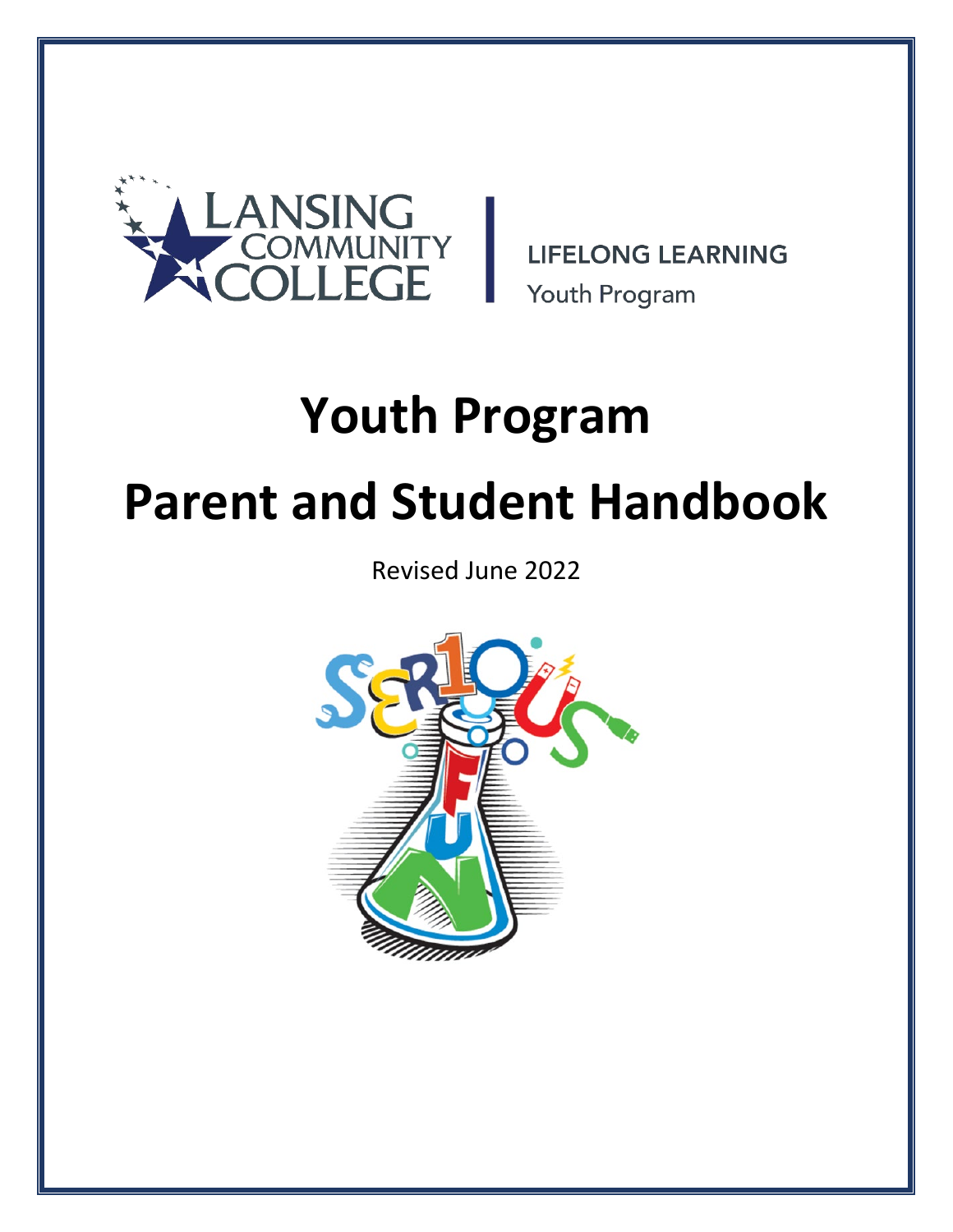#### **Program Information**

The LCC Youth Program offers classes for  $2^{nd}$  to  $12^{th}$  grade students. We focus on hands-onlearning, taught by college instructors. LCC Youth Program provides respectful, engaged staff, safe surroundings, and STEAM education. These classes are Serious Fun!

#### **Location of Classes (visit lcc.edu/seriousfun for specific location for each class)**

- LCC Main Campus, 409 N Washington Square, Lansing, MI 48933
- LCC East Campus, 2827 Eyde Parkway, East Lansing, MI 48823
- LCC West Campus, 5708 Cornerstone Drive, Lansing, MI 48917
- LCC Livingston Campus, 402 Wright Road, Howell, MI 48843
- And other locations!

#### **Days of Operation (visit lcc.edu/seriousfun for specific dates)**

- Summer classes are held Monday-Thursday (with a few exceptions)
- Summer semester runs from mid-June to early-August each year
- Afterschool classes are held throughout the school year at select schools

#### **Hours of Operation (visit lcc.edu/seriousfun for description and time for each class)**

- Summer
	- o Morning classes are from 9:00am-12:00pm
	- o Afternoon classes are from 1:00pm-4:00pm
	- o Supervised lunch is available each semester from 12:00-1:00pm
	- o Before Care supervision is available from 8am-9am (earlier some semesters) and After Care from 4pm-5pm. Contact the Lifelong Learning Office at 517-483-1415 or [lifelong@lcc.edu](mailto:lifelong@lcc.edu) for more details
- Afterschool classes
	- o Times vary based on specific school location

#### **Parents need to send:**

- A snack and drink with their child each day
- Lunch if their child is staying during lunch (summer program only)
- Appropriate clothing and sunscreen, bug spray, etc. for scheduled fieldtrips.
- Supplies and materials requested in the class description. All other supplies are provided to students for each class.

#### **Transportation**

- LCC does **not** offer student transportation to and from your home to class
- Please arrange all transportation needs prior to starting class
- LCC **will provide** transportation for all field trips

#### **Dress Code**

• All students must wear family-friendly clothing appropriate for the classroom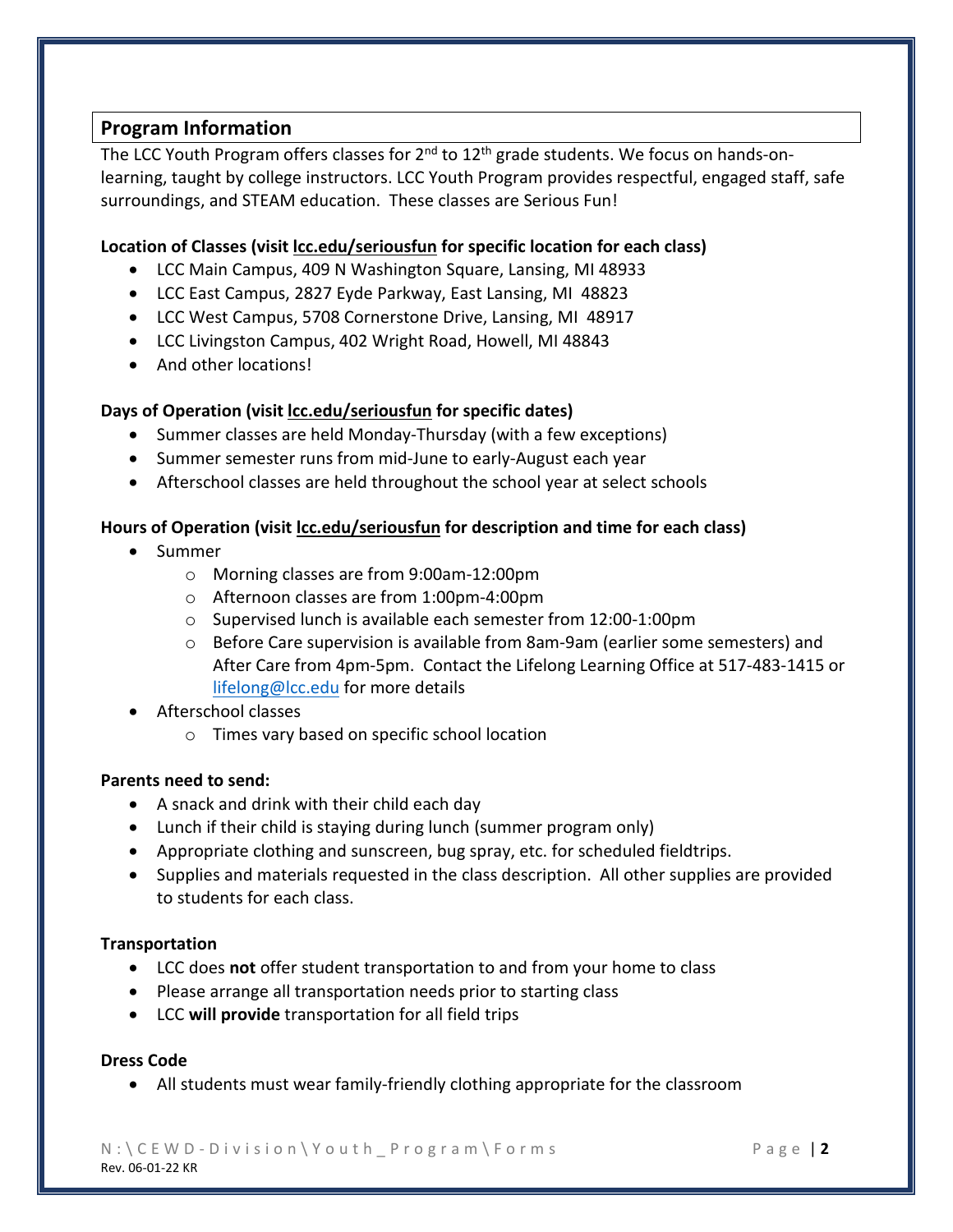#### **Parent Responsibilities**

#### **Parent Contact and Release Form**

Parents must complete a "Parent Contact and Release Form" prior to the start of class. This form provides Youth Program instructors and staff with valuable information such as medical concerns and emergency contact information regarding your child.

- a. We cannot accept your child into our program until this form is received!
- b. Click on link below. If it does not open, cut and paste the link into your web browser to access the form. [https://dynamicforms.ngwebsolutions.com/Submit/Start/ea055e25-4f24-4f07](https://dynamicforms.ngwebsolutions.com/Submit/Start/ea055e25-4f24-4f07-a408-5584202690a4?SSO=N) [a408-5584202690a4?SSO=N](https://dynamicforms.ngwebsolutions.com/Submit/Start/ea055e25-4f24-4f07-a408-5584202690a4?SSO=N) 
	- i. Choose "Create New Account" to get started

| Log In                                                                                      |                                                                  |
|---------------------------------------------------------------------------------------------|------------------------------------------------------------------|
| <b>Lansing Community College.</b>                                                           | Sign in to complete the Parent Contact Form form as requested by |
| <b>User Name or Email Address</b>                                                           |                                                                  |
| Password                                                                                    |                                                                  |
| Log In                                                                                      |                                                                  |
| <b>Create New Account</b><br>Chose "Create New Account" when logging in for the first time. | <b>Forgot Your Password?</b>                                     |

#### **Sign-In/Sign-Out Procedure** *(May change due to COVID19)*

Parents/ Guardians who have completed the Parent Contact Form may drop of their child at the front doors of the building. LCC staff members will be waiting to escort your child to the care room until their class begins

Parents/ Guardians who **have not** completed the Parent Contact Form will be asked to park, come into the building, and fill out the Parent Contact Form before dropping off their child.

Parents/ Guardians are expected to come into the building to pick up their child.

- a. Parents/ Guardians may pick their child up directly from the classroom within seven minutes of the class ending.
- b. After seven minutes, parents/ guardians may pick up their children from the care room (room 113/114)

Students are to be picked up only by an authorized adult. Parents must list all authorized adults on the Parent Contact Form.

#### **Name Tags**

Each student will be given a nametag during orientation on the first day. These must be worn at ALL times (including lunch). Nametags do NOT go home with the student.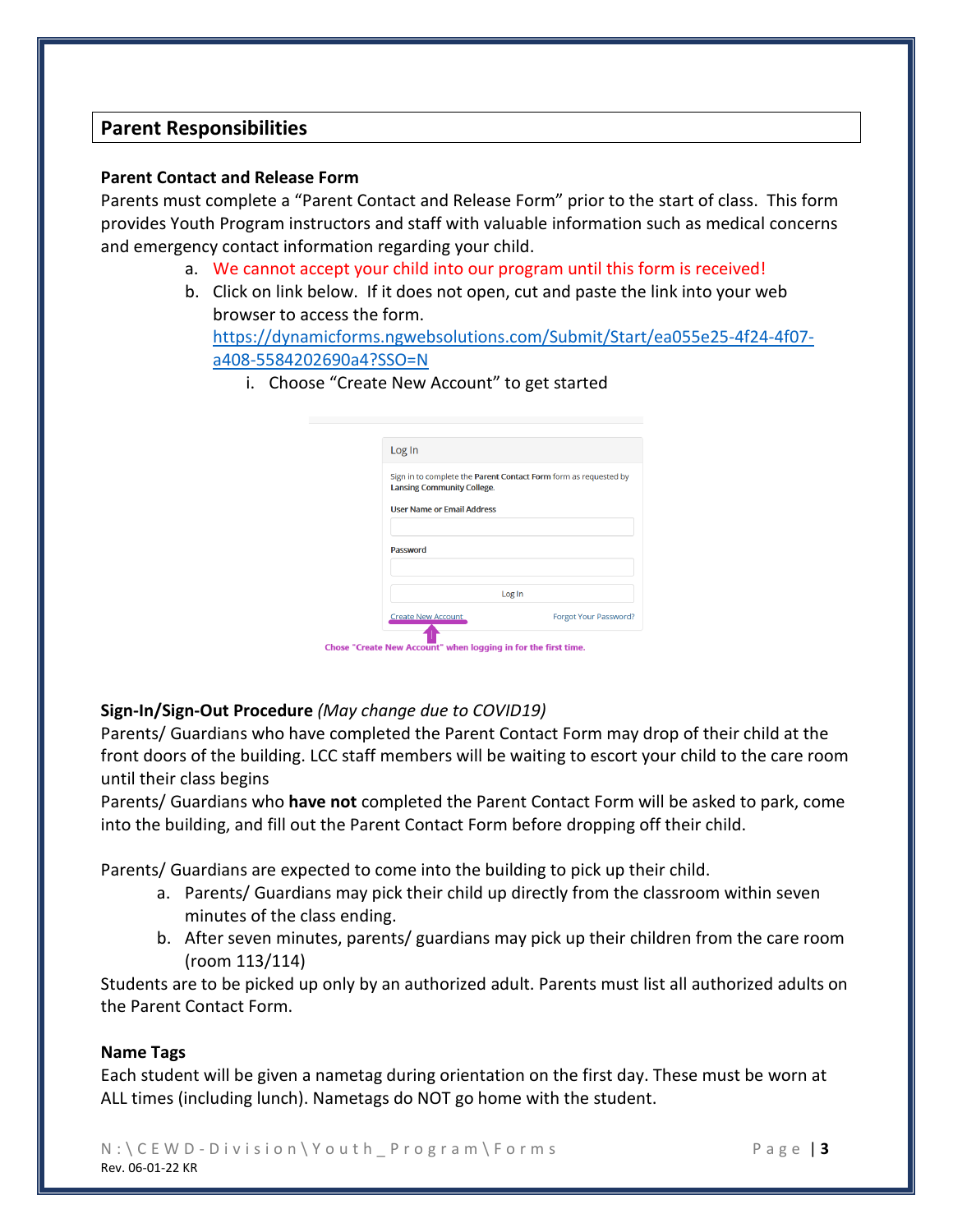#### **Lunch**

Students who are here during lunch will be escorted to the lunchroom by staff and will be supervised during lunch (12:00-1:00pm). Staff will facilitate games and outdoor activities if weather permits. **Students must bring their own lunch each day**.

#### **Snacks**

Students are encouraged to bring a healthy snack and drink to each class since each session will include a short break. Please avoid bringing snacks with peanuts due to allergy concerns.

#### **Before & After Care**

Before Care supervision is offered from 7:45am to 9:00am, and After Care supervision is offered from 4:00pm to 5:00pm on the days when youth classes are in session during the summer.

#### **Closing Ceremony**

Some classes include a Closing Ceremony, wherein the instructor invites parents to attend class on the last day to show what students have done during class. Instructors will communicate this information to parents through class handouts or email.

#### **Evaluation**

Parents and students are asked to fill out a short evaluation on the last day of class. Please allow yourself about 5 minutes to complete this survey.

#### **Code of Conduct**

All students must follow the LCC Student Code of Conduct located at: <https://lcc.edu/academics/policies-procedures.html#StudentGeneralRules>

#### **Scholarships**

The number of scholarships available each semester varies, depending on donations from the community. Eligibility for scholarships are often based on income. The Youth Program sends out application forms via email, about 6-8 weeks prior to the first day of class. If you do not have access to email, please contact our office at 517-483-1415 for assistance. Applying for a scholarship does not guarantee that you will receive one. If you are interested in joining our scholarship, email notification list (to receive notification when scholarships are available), please contact the Lifelong Learning - Youth Program Office by email [lifelong@lcc.edu](mailto:lifelong@lcc.edu) or by phone at 517-483-1415.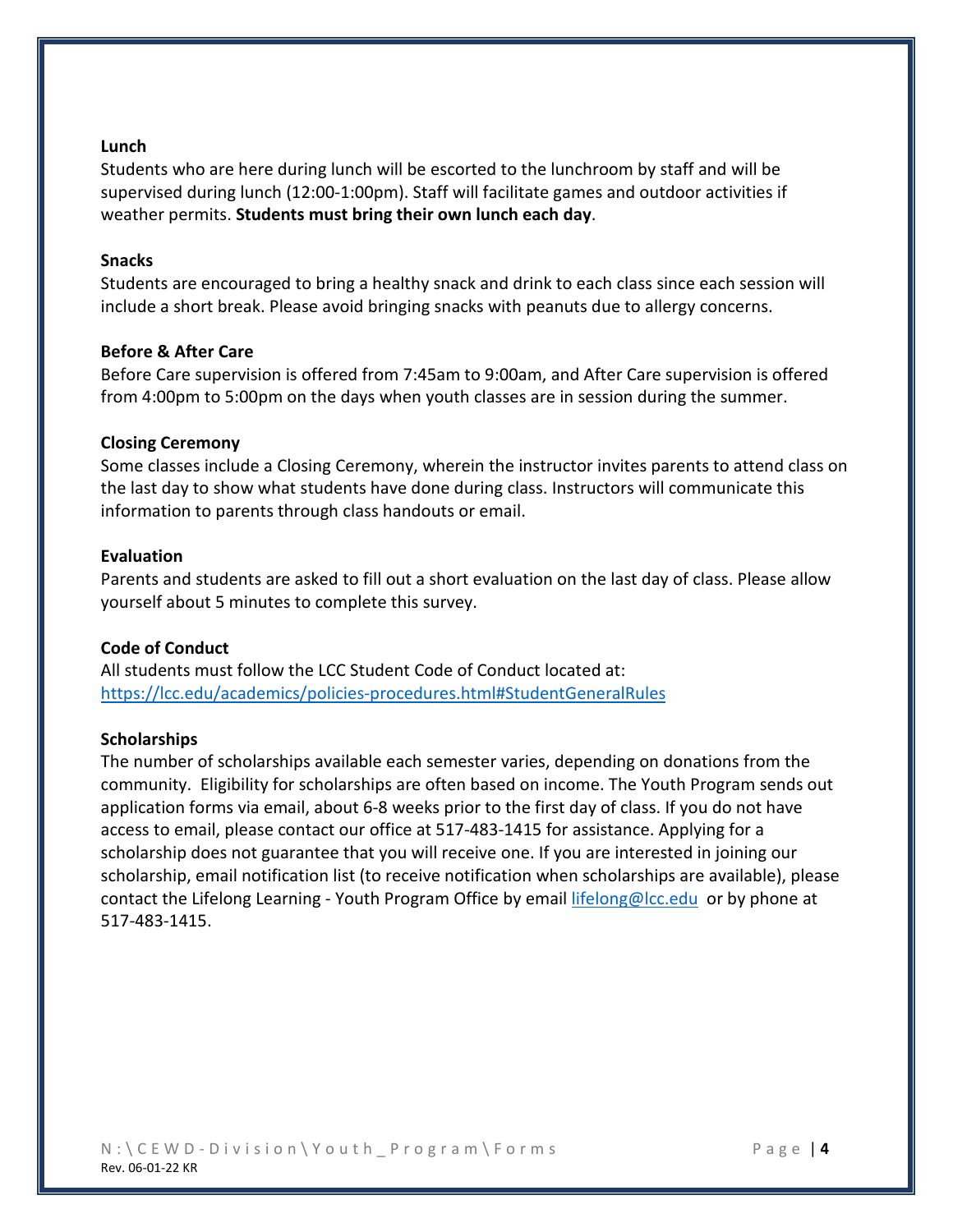#### **Student Responsibilities**

#### **Students Need To Bring:**

- A positive attitude!
- A snack and drink each day
- Their own lunch if staying during lunch (summer classes only)
- Appropriate clothing and sunscreen, bug spray, etc. for scheduled fieldtrips.
	- o Youth Program T-shirts provided; students must wear these while on field trip

#### **Students Agree to be Respectful:**

- Be respectful to STAFF (instructors and other staff)
- Be respectful to STUDENTS (other students in the class)
- Be respectful to STUFF (equipment, supplies, classroom tables, chairs, etc.)

#### **Students Agree to**

- Wear family-friendly clothing appropriate for the classroom
- Use family-friendly language

#### **Students Must Follow the LCC Code of Conduct**

- All students must follow the LCC Student Code of Conduct located at: <https://lcc.edu/academics/policies-procedures.html#StudentGeneralRules>
- To summarize the Code of Conduct into one sentence, students must listen to and follow directions from their teacher and other staff.